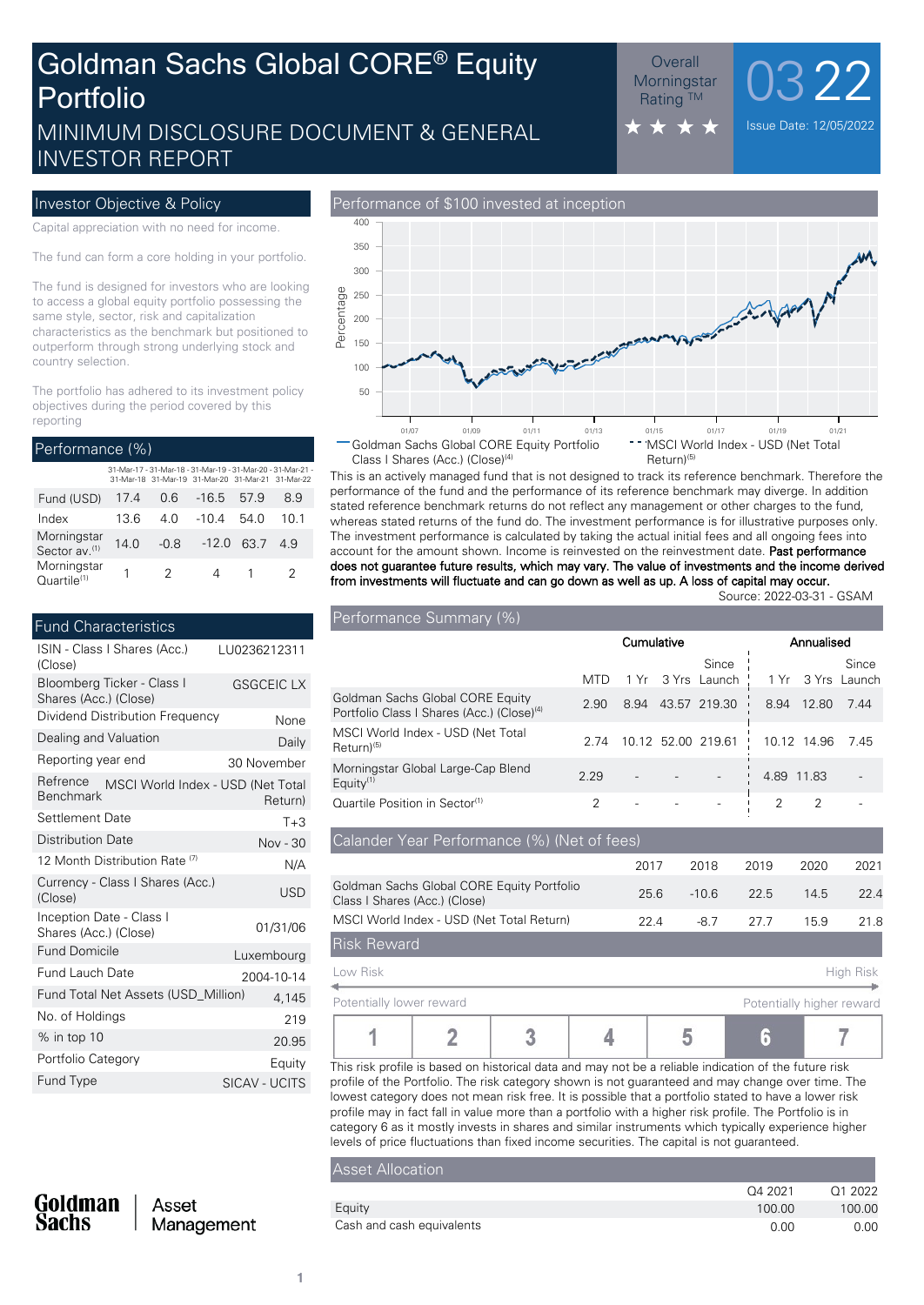# Goldman Sachs Global CORE® Equity Portfolio

## MINIMUM DISCLOSURE DOCUMENT & GENERAL INVESTOR REPORT

### Outstanding Shares 27224395.15 Total Expense Ratio(%)<sup>(8)</sup> 0.56 Other Expenses (%) 0.06 Distribution Fee (%) 0.00 Management Fee (%) 0.50 Ongoing Charges $(\%)^{(3)}$  0.56 Performance Fee Rate (%) N/A Initial Sales Charges: up to  $(\%)$  0.00 Redemption (%) 0.04 Subscription (%) 0.06 Swing Pricing (%) Other Cost (%) 0.03 Commissions (%) 0.03 Transaction  $Cost(\%)^{(2)}$  0.05 Net Asset Value - Class I USD 31.93 Shares (Acc.) (Close) Fund Data **Sector Allocation (%)** Sector Allocation (%)



#### Region Allocation



#### **Goldman Sachs Global CORE Equity Portfolio MSCI World (Net Total Return, Unhedged, USD)**



3.5%Asia ex-Japan 4.2%UK 6.1%Japan 13.6%Europe ex-UK 72.6% North America

Overall  $0322$ 

Issue Date: 12/05/2022

**Morningstar Rating ™** 

#### Contact Details

#### **Investment Manager :**

Goldman Sachs Asset Management Fund Services Limited 47-49 St. Stephen's Green Dublin 2 Ireland

#### **Representative Office in South Africa :**

Prescient Management Company (RF) (Pty) Ltd, Registration number: 2002/022560/07 Physical address: Prescient House, Westlake Business Park, Otto Close, Westlake, 7945 Postal address: PO Box 31142, Tokai, 7966. Telephone number: 0800 111 899. E-mail address: info@prescient.co.za, Website: www.prescient.co.za.

#### **Custodian :**

State Street Bank Luxembourg S.C.A 49, Avenue J.F. Kennedy L-2082 Luxembourg Grand Duchy of Luxembourg

## Top 10 Holdings<sup>(6</sup>) Archer-Daniels-Midland Co 1.2 US Consumer Staples Freeport-McMoRan Inc 1.2 US Materials Berkshire Hathaway Inc **1.6 US** Financials Tesla Inc 1.6 US Consumer Discretionary ASML Holding NV 1.7 Netherlands Information Technology Meta Platforms Inc **1.8 US** Communication Services Amazon.com Inc 1.8 US Consumer Discretionary Microsoft Corp 2.8 US Information Technology Apple Inc **3.7 US** Information Technology Alphabet Inc-Cl C 3.7 US Communication Services Security 600 MHz (Security 600 MHz 600 MHz 600 MHz 600 MHz 600 MHz 600 MHz 600 MHz 600 MHz 600 MHz 600 MHz 600 MHz 600 MHz 600 MHz 600 MHz 600 MHz 600 MHz 600 MHz 600 MHz 600 MHz 600 MHz 600 MHz 600 MHz 600 MHz 600 MHz 600

(1) The Morningstar sector average figures are calculated using all open funds available in the universe at the indicated time period. The number of funds in a Morningstar sector varies over time as new funds are launched and funds close. Source: Morningstar @2022 Morningstar, Inc. All Rights Reserved.<sup>[2</sup> Please note that this estimated transaction costs figure has not been calculated using the prescribed methodologies required under EU regulations (i.e. MIFID II and PRIIPS). Where required by law or regulation, you may receive additional estimates of transaction costs from us which will be calculated using these prescribed methodologies. These additional estimates may differ from the estimated transaction cost figure included here. <sup>(3)</sup> The ongoing charges figure is based on expenses during the previous year. See details in the Key Investor Information Document. (4) Fund returns are shown net of applicable ongoing fees within the portfolio, with dividends re-invested using the ex-dividend NAV. These returns are for comparison of performance against specified index. As the investor may be liable to other fees, charges and taxes, they are not meant to provide a measure of actual return to investors. The performance data do not take account of the commissions and costs incurred on the issue and redemption of shares. <sup>(5)</sup> The MSCI World Index is quoted at month-end with income reinvested and, in contrast to the Portfolio, shown without the deduction of any expenses. <sup>(6)</sup> Portfolio holdings may not represent current, future investments or all of the portfolio's holdings. Future portfolio holdings may not be profitable. <sup>(7)</sup> The 12 month distribution rate is represented in cents per unit. <sup>(8)</sup> Please be advised that this is the monthly Total Expense Ratio (TER) for the share class.

#### **Goldman** Asset **Sachs** Management

**2**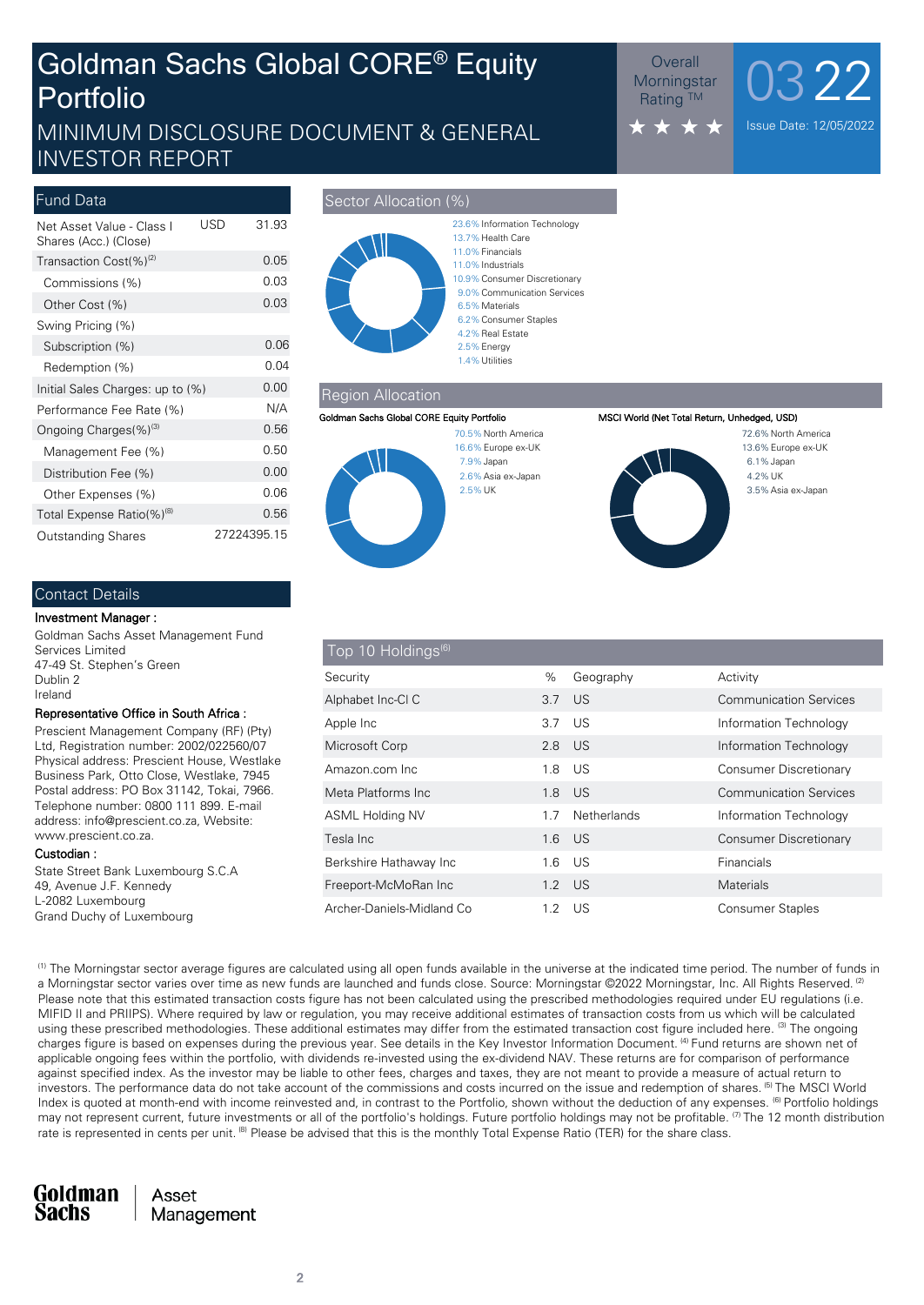## Goldman Sachs Global CORE® Equity Portfolio MINIMUM DISCLOSURE DOCUMENT & GENERAL INVESTOR REPORT

 $\frac{\text{Overall}}{\text{primary max}}$  0322

Issue Date: 12/05/2022

**Morningstar** Rating TM

### **Important risk Consideration**

■ **Counterparty risk** a party that the Portfolio transacts with may fail to meet its obligations which could cause losses.

■ **Custodian risk** insolvency, breaches of duty of care or misconduct of a custodian or subcustodian responsible for the safekeeping of the Portfolio's assets can result in loss to the Portfolio.

■ **Derivatives risk** derivative instruments are highly sensitive to changes in the value of the underlying asset that they are based on. Certain derivatives may result in losses greater than the amount originally invested.

■ **Emerging markets risk** emerging markets are likely to bear higher risk due to lower liquidity and possible lack of adequate financial, legal, social, political and economic structures, protection and stability as well as uncertain tax positions.

■ **Exchange rate risk** changes in exchange rates may reduce or increase the returns an investor might expect to receive independent of the performance of such assets. If applicable, investment techniques used to attempt to reduce the risk of currency movements (hedging), may not be effective. Hedging also involves additional risks associated with derivatives.

■ Liquidity risk the Portfolio may not always find another party willing to purchase an asset that the Portfolio wants to sell which could impact the Portfolio's ability to meet redemption requests on demand.

■ Market risk the value of assets in the Portfolio is typically dictated by a number of factors, including the confidence levels of the market in which they are traded.

■ **Operational risk** material losses to the Portfolio may arise as a result of human error, system and/or process failures, inadequate procedures or controls.

#### **Glossary**

■ Beta – Measures the sensitivity of the fund's returns to the comparative benchmark index return (annualised). The nearer to 1.00, the closer the historical fluctuations in the value of the fund are to the benchmark. If above 1.00, then fund fluctuations have been greater than the benchmark.

■ **Commissions** – Total amount paid to executing brokers in relation to dealing in buying and selling of investments in the Fund during year ending 30 November 2021.

■ **Excess returns** – The return of the fund in excess of the benchmark/index return (annualised).

■ **Historical tracking error –** Measure of the actual deviation of the fund's returns from the comparative benchmark index returns (annualised). A higher number means that the fund is taking greater risk against the benchmark.

■ Historical Volatility of Portfolio – Illustrates the dispersion of the fund's realized monthly returns around the average monthly return, indicating how volatile the fund's return is over time. The higher the number the more volatile the fund's returns.

■ **Net Asset Value –** Represents the net assets of the fund (ex-dividend) divided by the total number of shares issued by the fund.

■ **Ongoing Charges** – The ongoing charges figure is based on the fund's expenses during the previous 12 months, on a rolling basis. It excludes transaction costs and performance fees incurred by the fund.

■ Other Expenses – Fees deduced from the Fund's assets incurred as part of the Fund's operations, including, where applicable, costs incurred by the Fund when investing in other funds.

■ Other Costs – Total amount of costs incurred by the Fund outside Commissions during year ending 30 November 2021. These may include, but not limited to, market fees and local taxes.

■ **R**<sup>2</sup> – Measure that represents the percentage of a portfolio movement linked to movements in the benchmark index return (annualised). The nearer to [1.00], the more a fund is tracking the risk of the benchmark, and the less risk that the fund is taking against the benchmark.

■ Swing pricing – This describes the total trading spreads and any other duties and charges (e.g. Broker Commissions, Stamp Duty and Taxes) that may be paid on entry and exit to the Fund and which seek to protect long-term investors already in the Fund. The price shown is measured at last quarter end, and is only indicative of the swing that may apply to a new subscription/redemption.

■ **Transactions costs** – Total trading costs of transactions incurred by the fund, including Commissions during year ending 30 November 2021. Does not include trading spreads incurred on transactions.

■ **Turnover ratio** – Measure of how frequently over the period assets are bought or sold in the fund (Lower of Purchases or sales by the Fund/Average net assets of the Fund).

■ **Annualised performance** – Annualised performance shows longer term performance rescaled to a 1-year period. Annualised performance is the average return per year over the period. Actual annual figures are available to the investor on request.

■ **Highest & Lowest return** – The highest and lowest returns for any 1 year over the period since inception have been shown.